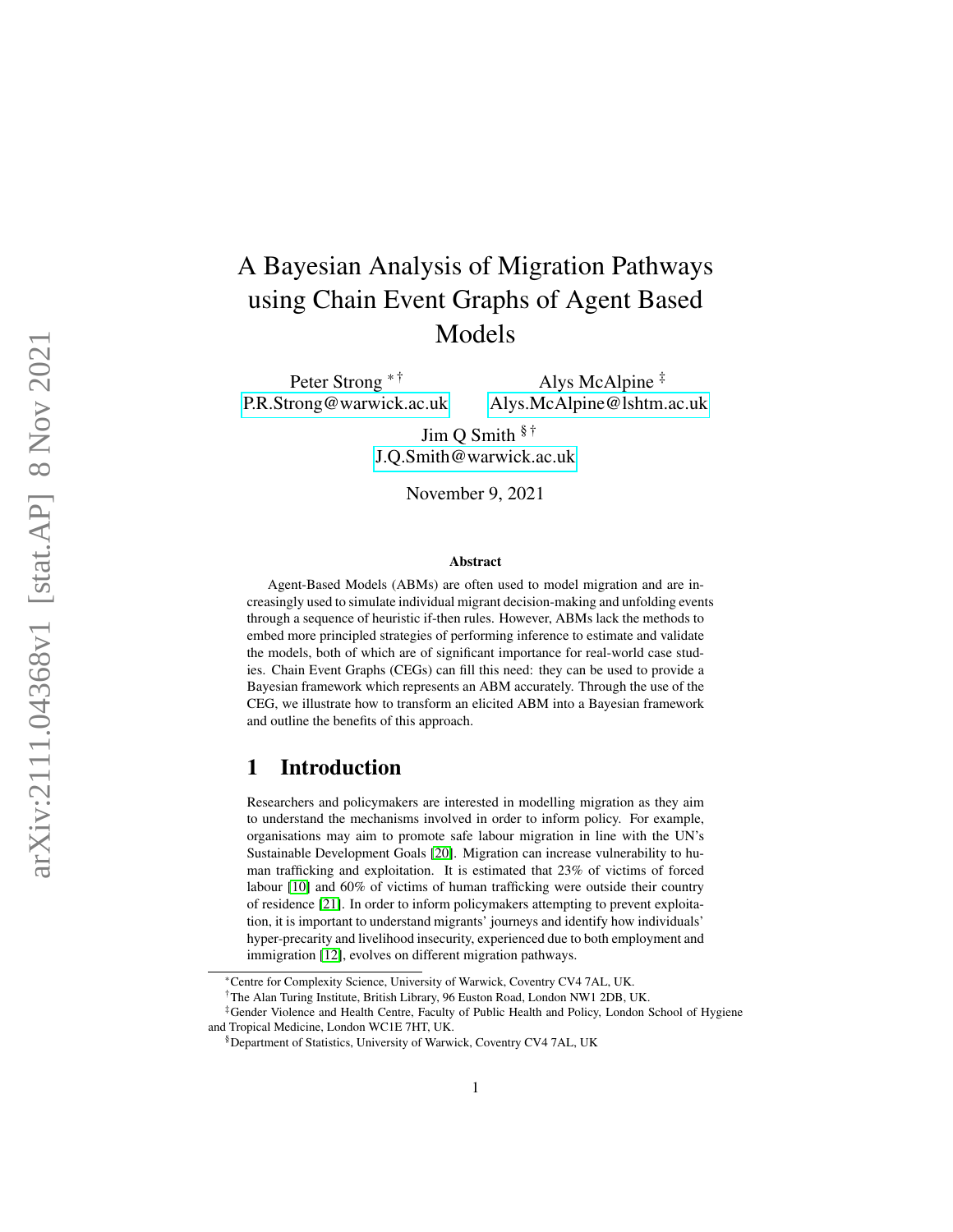Increasingly, Agent Based Models (ABMs) have been commonly used in contexts such as migration as they focus on the level of the individual and can be constructed by modelling the potential outcomes of successive events and decisionmaking [\[13,](#page-9-3) [11\]](#page-8-1). In order to construct these models, a range of data sources, such as large structured demographic datasets or natural language narratives and theories have been used to inform deterministic and stochastic transitions within an ABM. These transitions take the form of either mathematical equations, such as differential equations, or heuristic if-then rules and are informed by experts who describe the influences, possible options available and threats along their journey to another country. However there is often ambiguity in the reporting of these models. For this type of egocentric modelling with heterogeneous actors and actions, where the focus is on an individual's decisions, ABMs are an obvious choice and hence are being increasingly applied to model migration, though not yet with great detail on the true range of actors and decisions due to the complex nature of the application and difficulty in acquiring testimonies. Despite their increasing popularity, ABMs are unable to naturally combine expert judgement with available data to estimate and validate them. This is a problem as these steps are particularly important in this domain due to the previously mentioned difficulty in obtaining large amounts of data.

Chain Event Graphs (CEGs) are directed acyclic graphs that describe the evolution of a process through an unfolding of events [\[18\]](#page-9-4). CEGs are transformations on event trees and therefore are able to represent context-specific independence statements, conditional independence statements that are true only in specific contexts. The CEG should be thought of as a collection of *florets* (non-leaf nodes and their outgoing edges) that represent the events and their outcomes of the modelled process. The CEG represents the aforementioned independence statements by providing a staging on the florets that denotes their exchangeability. An Example demonstrating these concepts is shown in Section [4.](#page-4-0) A particular class of CEGs, non-stratified CEGs, are able to more naturally represent an asymmetric unfolding of events. More generally, CEGs have previously been used for modelling in a wide range of applications, such as criminal collaborating [\[2\]](#page-8-2), public health [\[16\]](#page-9-5) and educational studies [\[4\]](#page-8-3).

In this paper, we present a new methodology being developed to provide a Bayesian framework to an existing ABM through transforming it into a CEG. There are many key benefits of transforming the ABM into a CEG. One key advantage of the CEG is its compact representation, which not only shows the asymmetries in the events, as was the case with the initial diagram of the ABM, but also explicitly represents the context-specific conditional independences within the graph's topology. As a result, the potential series of events that may be experienced by a migrant and how these events impact future events are easily comprehensible. Secondly, by using the transformation of an ABM into a CEG we can apply a Bayesian framework in a natural way. This is particularly valuable in the situation where, due to the nature of migration data, the ability to perform Bayesian inference to combine data expressed through individual testimonies or expert descriptions is vital. Further benefits include the ability to use Bayesian model selection to compare the likelihood of different independence statements around the outcomes of events, represented by different theories of migration, using Bayes factor. For these reasons, the CEG makes a highly effective conduit into a stochastic description of the problem.

This is the first paper that investigates how an ABM can be used to construct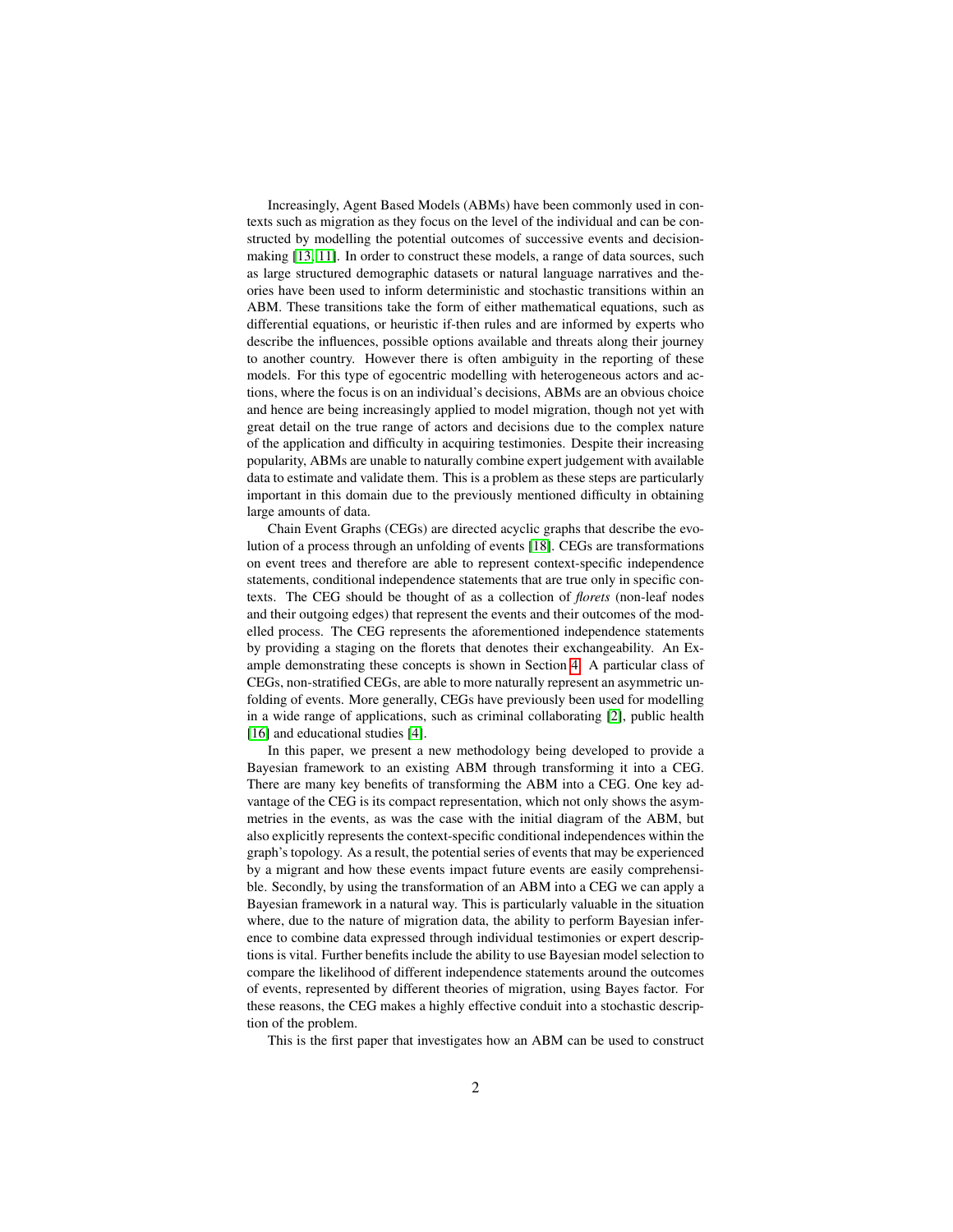a CEG; it is the first genuine Bayesian model of migration processes to be built which draws from a combination of testimonies, surveys typical data and expert judgement. In Section [2,](#page-2-0) we give a background into ABMs of migration and formalise the class of models we are considering. In Section [3,](#page-3-0) we introduce the CEG, explain how it can represent the ABM and the benefits of this approach. In Section [4,](#page-4-0) we provide an example of how to convert a given ABM into a CEG. We conclude with a discussion of future work.

# <span id="page-2-0"></span>2 Agent Based Models of Migration

Migrants' pathways are often complex and non-linear, making many conventional modelling approaches unsuitable. ABMs provide a bottom-up approach to modelling, where the focus is on the individual. The aim of these models is to accurately replicate a population, its environment and the interactions that occur.

Despite their ability to plausibly model the transitions of an agent, many ABMs, both in migration research [\[13\]](#page-9-3) and more broadly [\[9,](#page-8-4) [5\]](#page-8-5), have been described as opaque with many of the critical details needed to fully understand or replicate the models missing from publication, such as the lack of standardising model development. Some attempts, such as the ODD protocol, have been made to create a standardised structure for explaining ABMs [\[5\]](#page-8-5), but there is still significant variance in how the protocol is used and the clarity it brings to ABMs. ABMs' application often depends on the implementation of often severely constraining software which may or may not match the modelled domain well. Perhaps even more concerning is the gulf that exists when applying such models between the domain and a principled statistical inferences about that domain. In particular no real guidance about how to set the ABM parameters is given, estimation of these is naive and model selection performed simply by matching trajectories of hypothesised models with chosen/estimated parameters with sampled trajectories. As a result, others [\[6,](#page-8-6) [7,](#page-8-7) [14,](#page-9-6) [1\]](#page-8-8) have already identified the desperate need for embedding more principled ways of performing inference in order to estimate and validate ABM models when these are applied to real case studies. In this paper we argue that the best way of doing this is by using Bayesian models formulated around tree based CEG methods in ways we illustrate below.

As a first step we of course need to provide a proper formal systematic description of an ABM – something that is sadly missing from many applications of this promising technology. Here we follow [\[9\]](#page-8-4) who express the ABM as a particular class of dynamic system model where agents are variables and their transitions are given by local updating functions. This work provides a similar statistical framework in order to study ABMs. We consider a set of agents  $(x_1, x_2, \ldots, x_n)$  that take values in S a finite discrete set that represents the possible states that an agent can be in. The set of all possible values of all of the agents in the system gives the state-space. For any given state in the space, the updating process that determines the transitions between states is a Markov process. The possible transitions in the Markov process can be represented by a directed graph  $G = (V, E)$  with V the state space and edges  $e \in E$  between  $u \in V$  and  $v \in V$  if it is possible to transition from state *u* to *v*.

To provide a comprehensive translation of general ABMs as formally described above into Bayesian stochastic models would be a massive task and beyond the scope of this short paper. Here, for simplicity, we constrain our discussion to those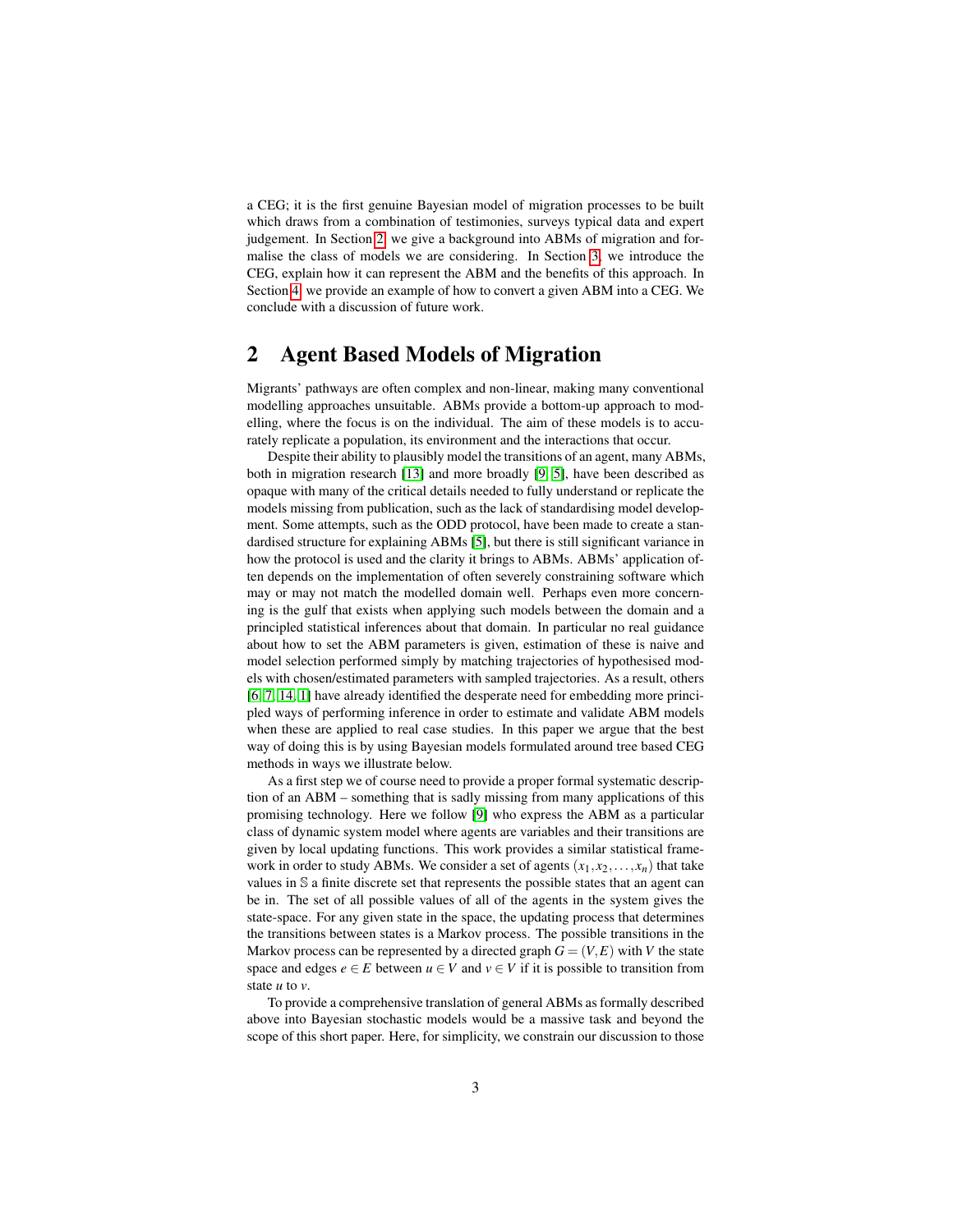ABMs with only one agent, and with a Markov process that has graph representation in the form of a finite, rooted, directed tree. The simplification of only using one agent is reasoned by the nature of these models being largely egocentric with the process and decision-making depending solely on the state of the individual, even if affected by interactions with other agents and the environment. The rationale of only allowing a finite, rooted, directed tree for the updating of states is justified: due to the nature of models of migrants pathways, we are interested in ABMs that can be thought of as an unfolding of a sequence of events. A tree gives the most natural representation of this process [\[15\]](#page-9-7).

## <span id="page-3-0"></span>3 From ABMs to CEGs

In Section 2, we described the class of ABMs that we are considering in this work. This decision was justified as the types of information we have about this process is best represented through a probability tree representing the possible progress of each migrant in the migrant population. This is particularly useful as it depicts the step-by-step nature of the process, where each migrant decides their next course of action. Typical hypotheses concerning this progress assume various conditional independence hypotheses, such as those shown in Section 4. Within an event tree model, these can be expressed by the stage structure on the florets of the tree.

The if-then rules within a heuristic, egocentric ABM implicitly include independence hypotheses regarding the outcome of an event for an individual through the choice of inputs considered. By assuming this conditional independence within a hypothesised model, we can identify those migrants within a sample who can be assumed on the next step of their journey to be exchangeable with each other. The CEG provides a framework in which to embed this model.

Bayesian methods are critical within such models because whenever models are sufficiently large to give a credible description of the processes, many parts of such processes are only sparsely observed. It is, therefore, critical to embed expert judgements through the priors on the hyperparameters. (In this work, this is the distributions on the prior floret probabilities). In this way, our proposed methodology scales up to granularities of descriptions shared by the ABMs of such processes.

We can embed not only the prior expectations of these probabilities - as often needed in typical ABMs - but also their uncertainty. This embellishment means that, by using the exchangeability assumptions alluded to above and embedded in a Bayesian model, we can perform a prior-to-posterior update on these probabilities. In particular, we can derive principled model selection algorithms that respect the relative security of knowledge of different transitions within the system. We note that, even if no actual steps in some of the paths are observed, we can proceed with this inference, whilst if many people are observed making a particular collection of transitions then estimated transition probabilities will be close to their sample proportions. The model is suitably regularised.

Furthermore, if we assume floret independence, we can perform a conjugate Bayesian analysis (for full details, see [\[4\]](#page-8-3) and [\[3\]](#page-8-9)). The consequent Bayesian model estimation and selection is both transparent and rapid due to the closed form representation and the interpretative understanding of the hyperparameters.

In particular, assuming each transition is multinomially distributed over the set of outcomes, to perform a conjugate analysis, we need to set the Dirichlet priors.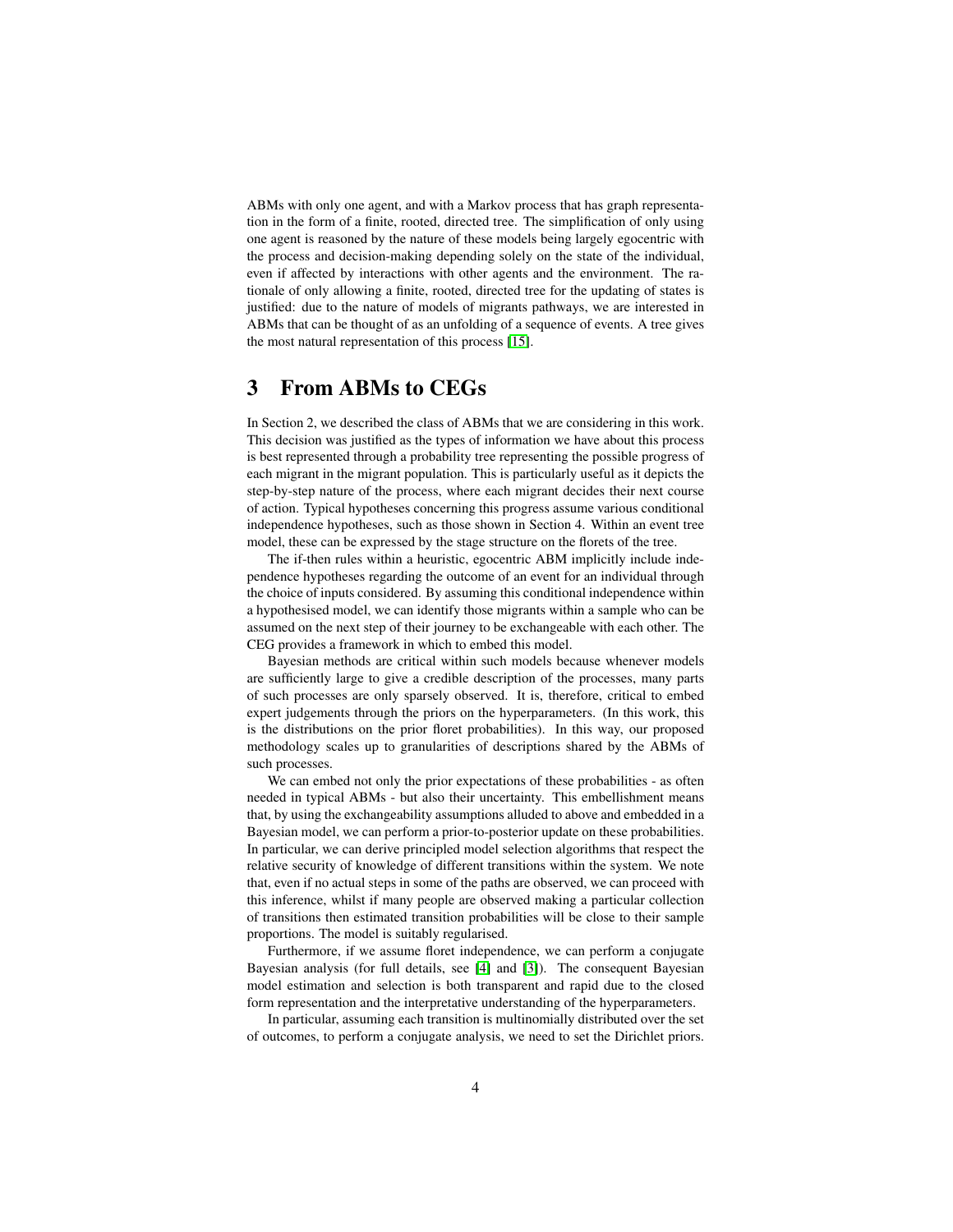The distributions for the transition probabilities are often not elicited in advance, due to the non-Bayesian nature of ABMs. However, if the values elicited are the mean transition probabilities, we can use these values as the prior means for the Dirichlet prior. In order to get the full prior distribution, we must add in a count of effective sample size. This acts as a measure of strength of the beliefs held within the ABM. This can be done either by eliciting such a value or by completing a sensitivity analysis around the value chosen, similar to the method taken in [\[16\]](#page-9-5). Other methods for setting up the hyperparameters can be seen in [\[3\]](#page-8-9).

In order to compare competing models we can set the hyperparameters so they match each other as closely as possible as in [\[8\]](#page-8-10). This is done through a mind experiment where strengths of opinions are expressed concerning phantom samples over potential root to leaf path developments.

Of course, we could fit a CEG directly to model the migration process, through eliciting an event tree, the hypothesises and the prior distributions. However, if such an ABM has already been developed and thoughtfully calibrated to domain understanding – as is often the case – then it would be inefficient to ignore this information. As we can exploit the fact that the CEG is largely compatible with the ABM, it can be used to embellish the original, rather coarse, description given by the ABM into an inferential model which is fit for purpose.

# <span id="page-4-0"></span>4 An Illustrative Example of Migrant Behaviour

In this section, we will provide an illustrative example of the methodology described in the previous section. We will demonstrate this for the ABM represented in Figure [1.](#page-4-1) This ABM represents an individual's decision on whether to migrate through a sequence of events that impact their final decision. In this example, the ABM starts by initialising an individual's socio-economic status, *XI* . The individual then may receive an offer to migrate,  $X_O$ . This offer either comes with or without employment,  $X_E$ . Finally, the individual makes a decision as to whether they should migrate or not, *XM*. Each of the nodes in this diagram has an if-then rule associated with its transitions. For instance, Figure [1](#page-4-1) shows an example heuristic rule for the decision to migrate. This rule shows how the probability of migrating is dependent on the outcomes of previous events.



<span id="page-4-1"></span>Figure 1: Example of an agent based model for migration.

By untangling the current representation, we can obtain an event tree which is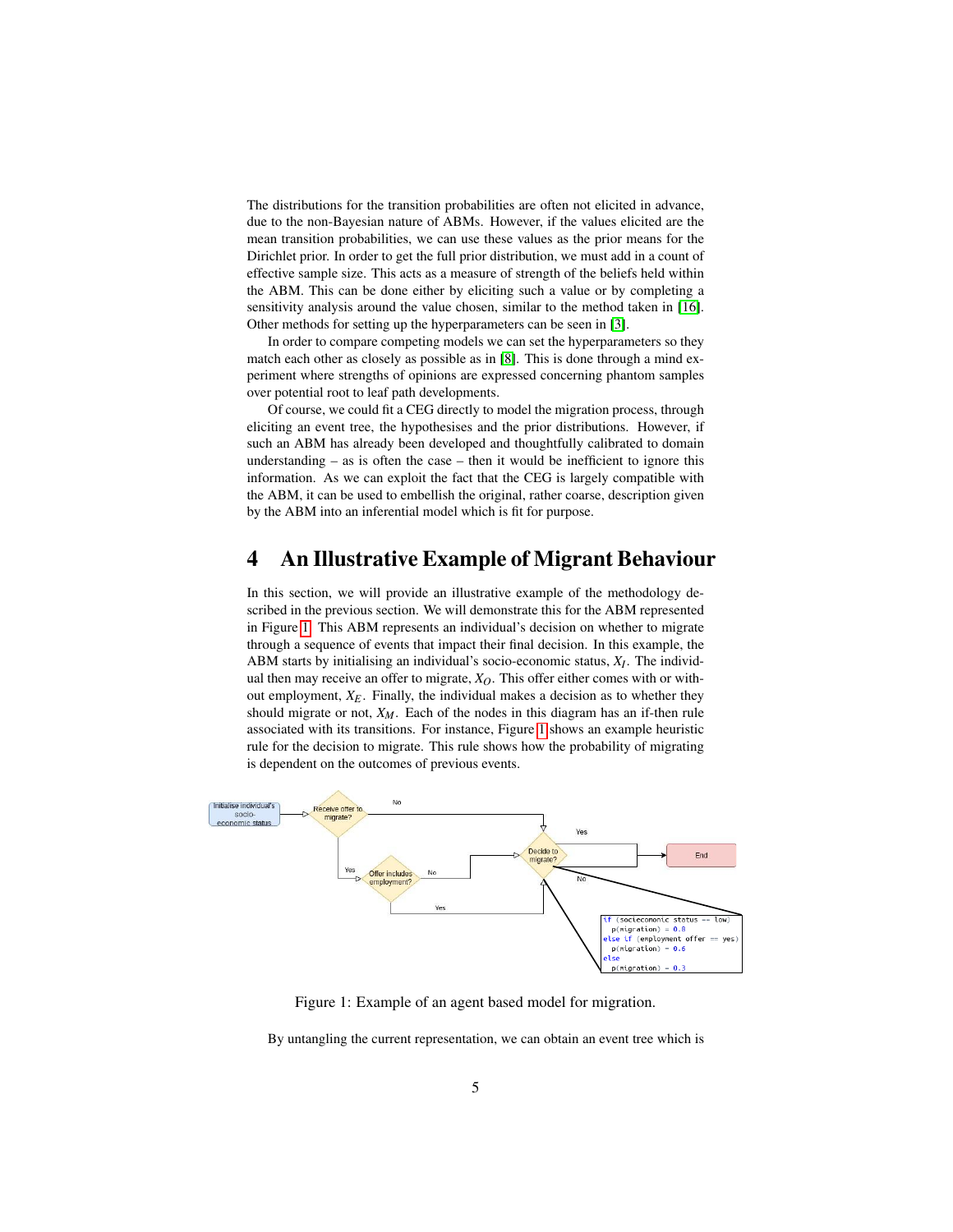implied by the ABM. Within this class of ABM, an agent's transitions are determined by the outcomes of their previous transitions. Therefore, the next transition is conditional on its previous events. Such events define the situations (non-leaf nodes) in the CEG; there is a direct link between the CEG and the ABM. The nodes in the ABM define the situations in the CEG, with the possible transitions from that node represented by the floret around that situation. The event tree thus obtained is shown in Figure [2.](#page-5-0) This is an example of an asymmetric unfolding of events; if the migrant does not receive an offer to migrate, we do not need to consider whether the offer contains employment. This is denoted here as:

$$
\nexists X_E | X_O = no. \tag{1}
$$



<span id="page-5-0"></span>Figure 2: Event tree representation of the ABM shown in Figure 1. The leaf nodes are suppressed to prevent visual cluttering.

Next, by looking at the if-then rules within the ABM, we can identify the implicit independence statements that exist within these rules. For the decision rule shown about the decision to migrate, we have the independence statements:

$$
X_M \perp \!\!\!\! \perp X_O, X_E | X_I = low \tag{2}
$$

$$
X_M \perp\!\!\!\perp X_O | \{ X_I = mid\text{-high}, X_E \neq yes \} \tag{3}
$$

This provides the staging for the CEG. The staging can be represented by a staged tree, an event tree with florets in the same stage coloured the same. The staged tree for this example is shown in Figure [3.](#page-6-0)

For this example, we assume that the other rules in the ABM represent the following statements:

• Yellow– Regardless of socio-economic status, the probability of receiving an offer is the same.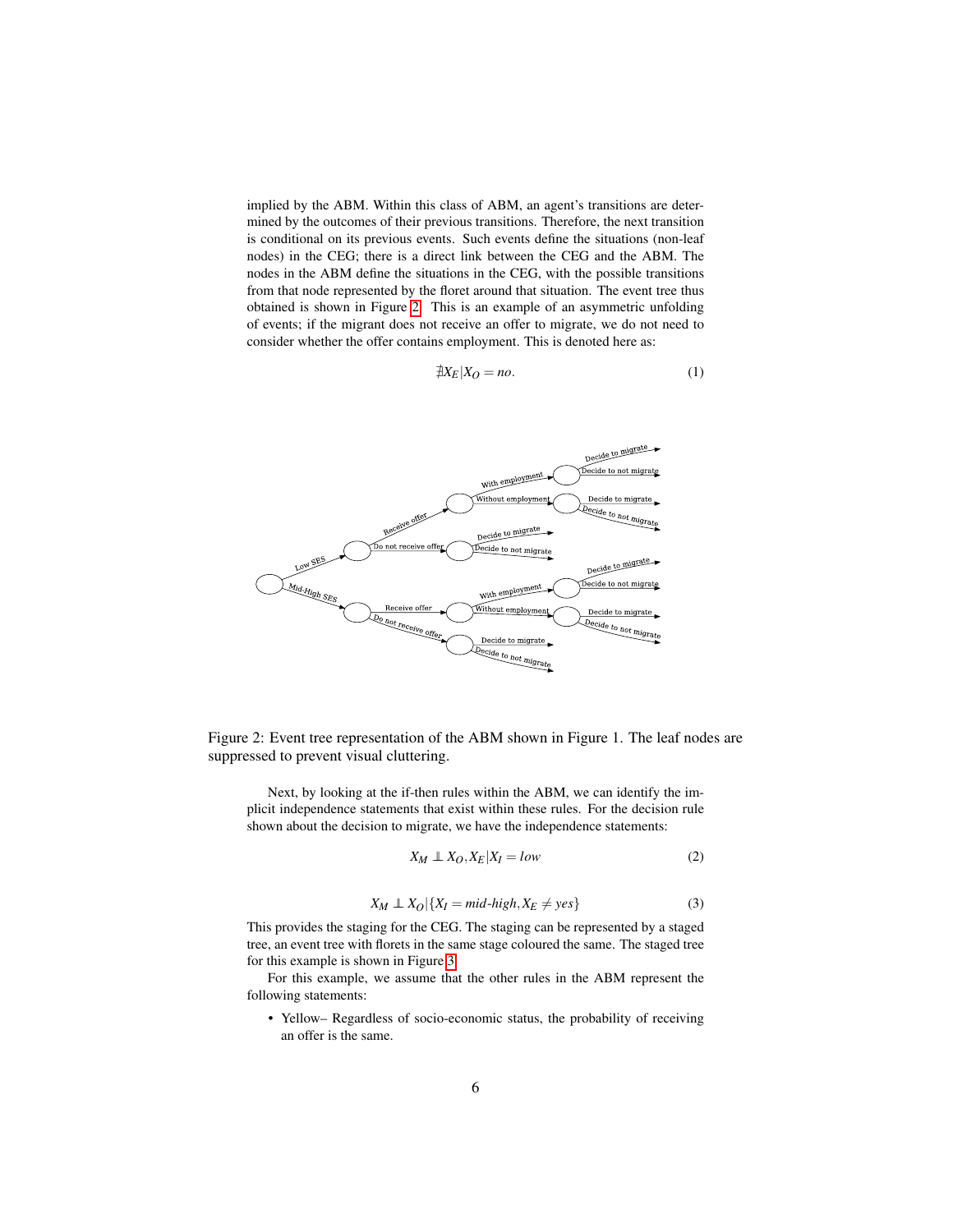- Green– When an offer is received, the probability of it containing an employment contract is the same, irrespective of socio-economic status.
- Orange– A migrant with low socio-economic status has the same probability of deciding to migrate, irrespective of whether they have received an offer and whether their offer contained an employment contract.
- Pink– A migrant with mid-high socio-economic status has the same probability of deciding to migrate if either (a) they receive an offer but it does not contain an employment contract or (b) they do not receive an offer in the first place.



<span id="page-6-0"></span>Figure 3: Staged tree representation of the ABM. Here, 'SES' refers to socio-economic status. The leaf nodes are suppressed to prevent visual cluttering.

From the staged tree, we can identify the nodes that are in the same position. In this example,  $w_4$  and  $w_6$  have the same future unfoldings for all future events, and are therefore in the same position.

Note that some nodes are the same stage but not the same position;  $w_3$  is one such example, where the probability of the offer having employment is the same but the migrants' longer-term decision-making will still be influenced by their socio-economic status from earlier in the tree. This example demonstrates a context-specific independence statement: the decision to migrate is independent of whether you have an offer to migrate if your socio-economic status is low.

This example shows the CEG can model and provide a compact representation of the conditional independence hypotheses present in the ABM. The transformation from the ABM into the CEG now enables the natural transformation of the model into a Bayesian framework with its associated benefits as described in the previous section.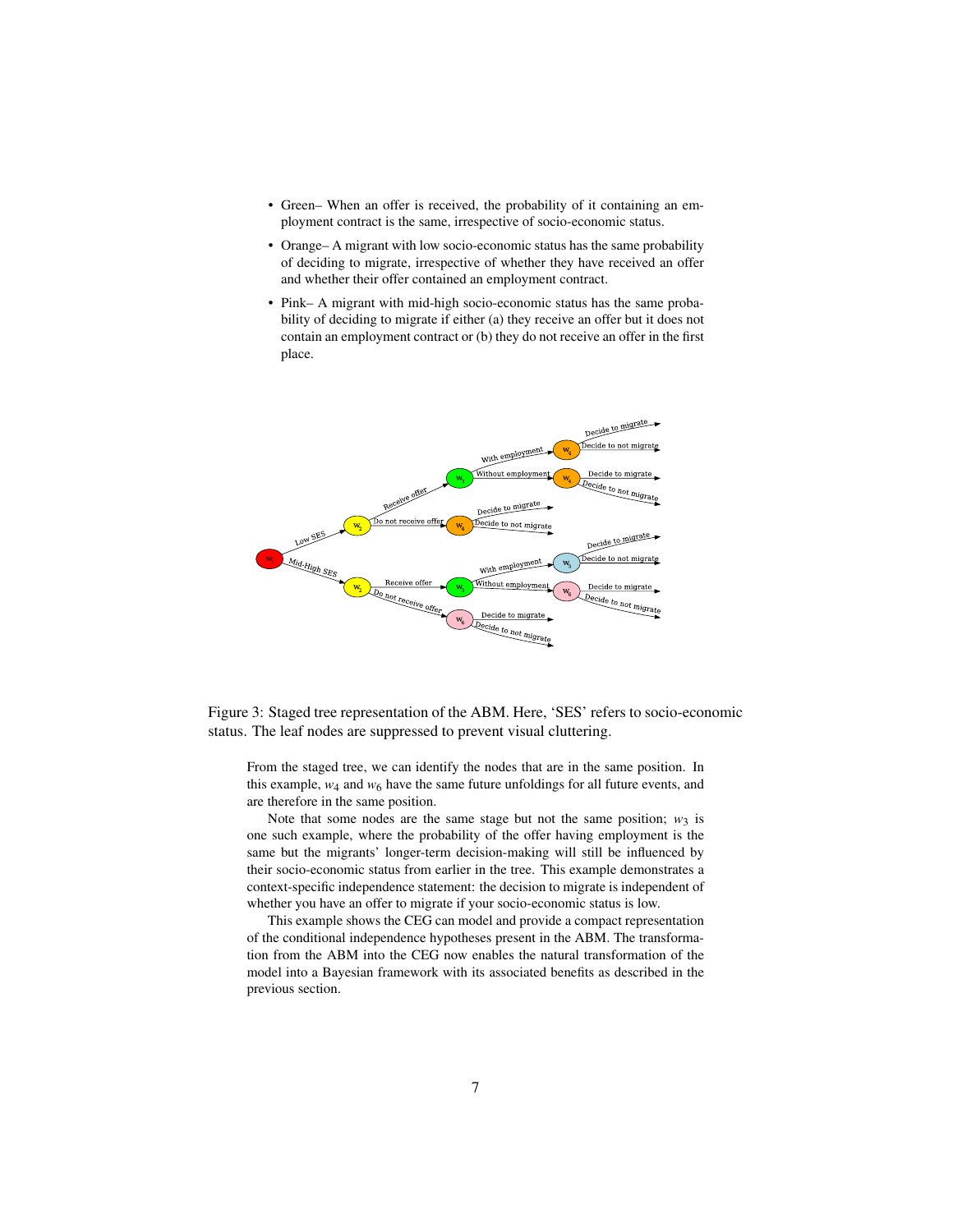

Figure 4: A CEG representation of the above ABM with some examples of independence statements. 'SES' stands for socio-economic status.

## 5 Discussion

We have demonstrated that we are able to transform ABMs into CEGs. The benefits of this transformation are clear: it provides a compact representation of its independence statements, directly from the topology of the graph. This is valuable in identifying whether the model is making a plausible set of assumptions and making the independence structure accessible to be understood by those without a mathematical background, such as policymakers. The transformation into a CEG also allows for a natural conversion into a Bayesian framework with additional benefits: improved uncertainty quantification, Bayesian inference with available data and Bayesian model selection.

Whilst this paper specifically focuses on migration, CEGs have many potential applications in other domains where ABMs have been used to represent ego-based processes, such as dietary, voting or criminal behaviour.

This research reflects work in process; further investigation is needed to extend this methodology and increase the scope of ABMs that it applies to. Exploration of new representations is ongoing; one extension of the CEG could include the recently developed continuous time dynamic CEG, which is able to accommodate recurrent within the ABM structure and model holding times along the edges between events [\[17\]](#page-9-8). Further extensions of interest focus on CEGs which are able to represent the interactions of multi-agent systems players such as in [\[19\]](#page-9-9), and agents looping through a CEG with changing probabilities over time depending on previous migration experience. Engaging with this research will provide many avenues of future research to build upon the work presented in this paper, enabling for more full and direct CEG-like representations of an even wider class of ABMs than those discussed above. The full results of this study will be published, alongside any future extensions, in a later paper.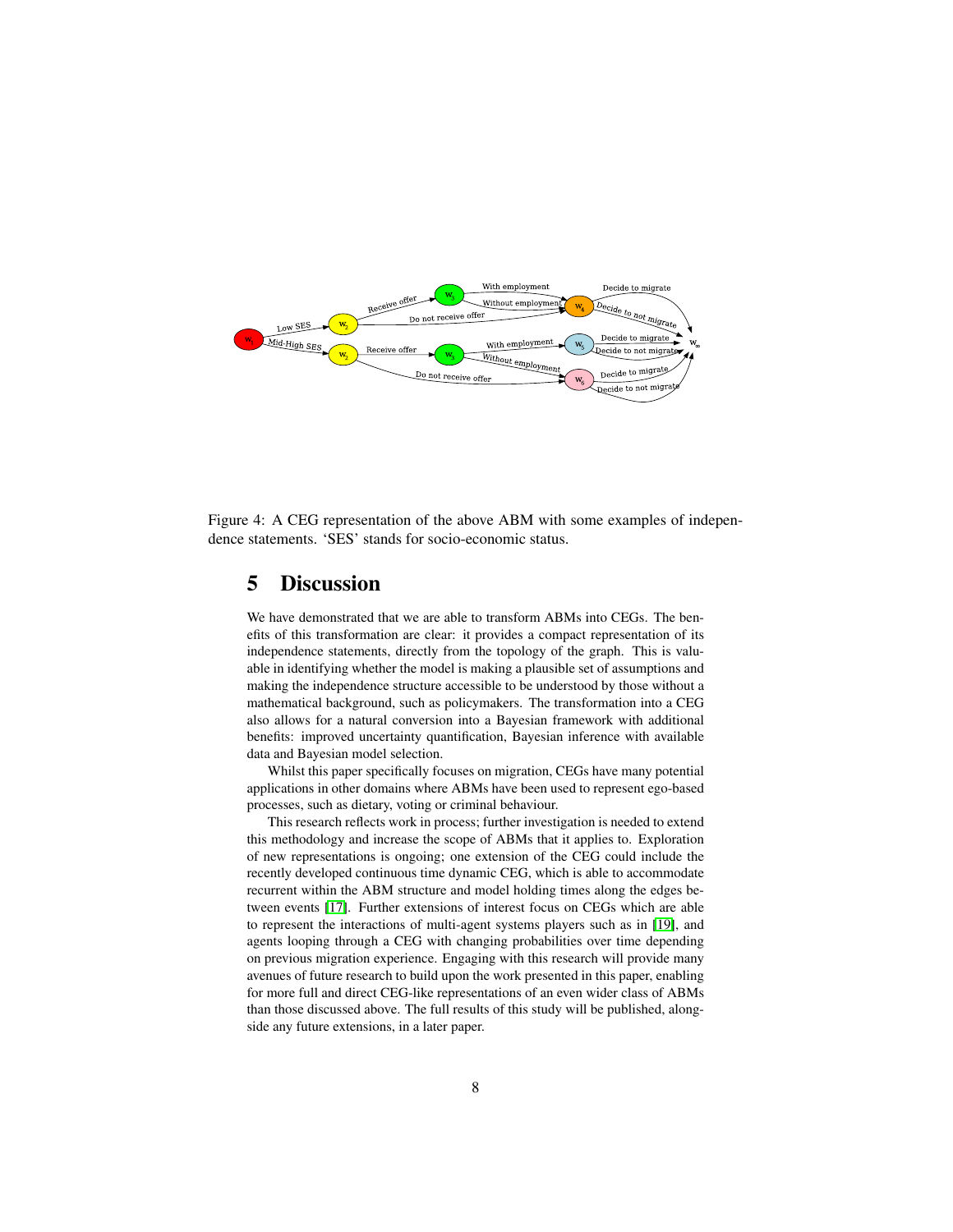# Acknowledgement

Peter Strong was supported by the Engineering and Physical Sciences Research Council and the Medical Research Council grant EP/L015374/1. Alys McAlpine was supported by the ESRC grant ES/V006681/1 Jim Q. Smith was funded by the EPSRC [grant number EP/K03 9628/1]. We would like to thank Aditi Shenvi for her valuable comments.

# References

- <span id="page-8-8"></span>[1] AN, L., GRIMM, V., SULLIVAN, A., TURNER II, B., MALLESON, N., HEPPENSTALL, A., VINCENOT, C., ROBINSON, D., YE, X., LIU, J., AND ET AL. Challenges, tasks, and opportunities in modeling agent-based complex systems. *Ecological Modelling* (Aug 2021).
- <span id="page-8-2"></span>[2] BUNNIN, F. O., SHENVI, A., AND SMITH, J. Q. Network modelling of criminal collaborations with dynamic Bayesian steady evolutions. arXiv preprint arXiv:2007.04410, 2020.
- <span id="page-8-9"></span>[3] COLLAZO, R. A., GÖRGEN, C., AND SMITH, J. Q. *Chain event graphs*. CRC Press, 2018.
- <span id="page-8-3"></span>[4] FREEMAN, G., AND SMITH, J. Q. Dynamic staged trees for discrete multivariate time series: forecasting, model selection and causal analysis. *Bayesian Analysis 6*, 2 (2011).
- <span id="page-8-5"></span>[5] GRIMM, V., BERGER, U., BASTIANSEN, F., ELIASSEN, S., GINOT, V., GISKE, J., GOSS-CUSTARD, J., GRAND, T., HEINZ, S. K., HUSE, G., AND ET AL. A standard protocol for describing individual-based and agentbased models. *Ecological Modelling 198*, 1-2 (2006), 115–126.
- <span id="page-8-6"></span>[6] GRIMM, V., REVILLA, E., BERGER, U., JELTSCH, F., MOOIJ, W. M., RAILSBACK, S. F., THULKE, H.-H., WEINER, J., WIEGAND, T., DEAN-GELIS, D. L., AND ET AL. Pattern-Oriented Modeling of Agent-Based Complex Systems: Lessons from Ecology. *Science* (Nov 2005).
- <span id="page-8-7"></span>[7] HECKBERT, S., BAYNES, T., AND REESON, A. Agent-based modeling in ecological economics. *The New York Academy of Sciences* (Jan 2010).
- <span id="page-8-10"></span>[8] HECKERMAN, D., GEIGER, D., AND CHICKERING, D. M. Learning Bayesian networks: The combination of knowledge and statistical data. *Machine Learning 20*, 3 (1995), 197–243.
- <span id="page-8-4"></span>[9] HINKELMANN, F., MURRUGARRA, D., JARRAH, A. S., AND LAUBEN-BACHER, R. A Mathematical Framework for Agent Based Models of Complex Biological Networks. *Bulletin of Mathematical Biology 73*, 7 (2010), 1583–1602.
- <span id="page-8-0"></span>[10] INTERNATIONAL LABOR ORGANIZATION. Global estimates of modern slavery: Forced labour and forced marriage. Tech. rep., International Labor Organization, Sep 2017.
- <span id="page-8-1"></span>[11] KLABUNDE, A., AND WILLEKENS, F. Decision-Making in Agent-Based Models of Migration: State of the Art and Challenges. *European Journal of Population* (Feb 2016).